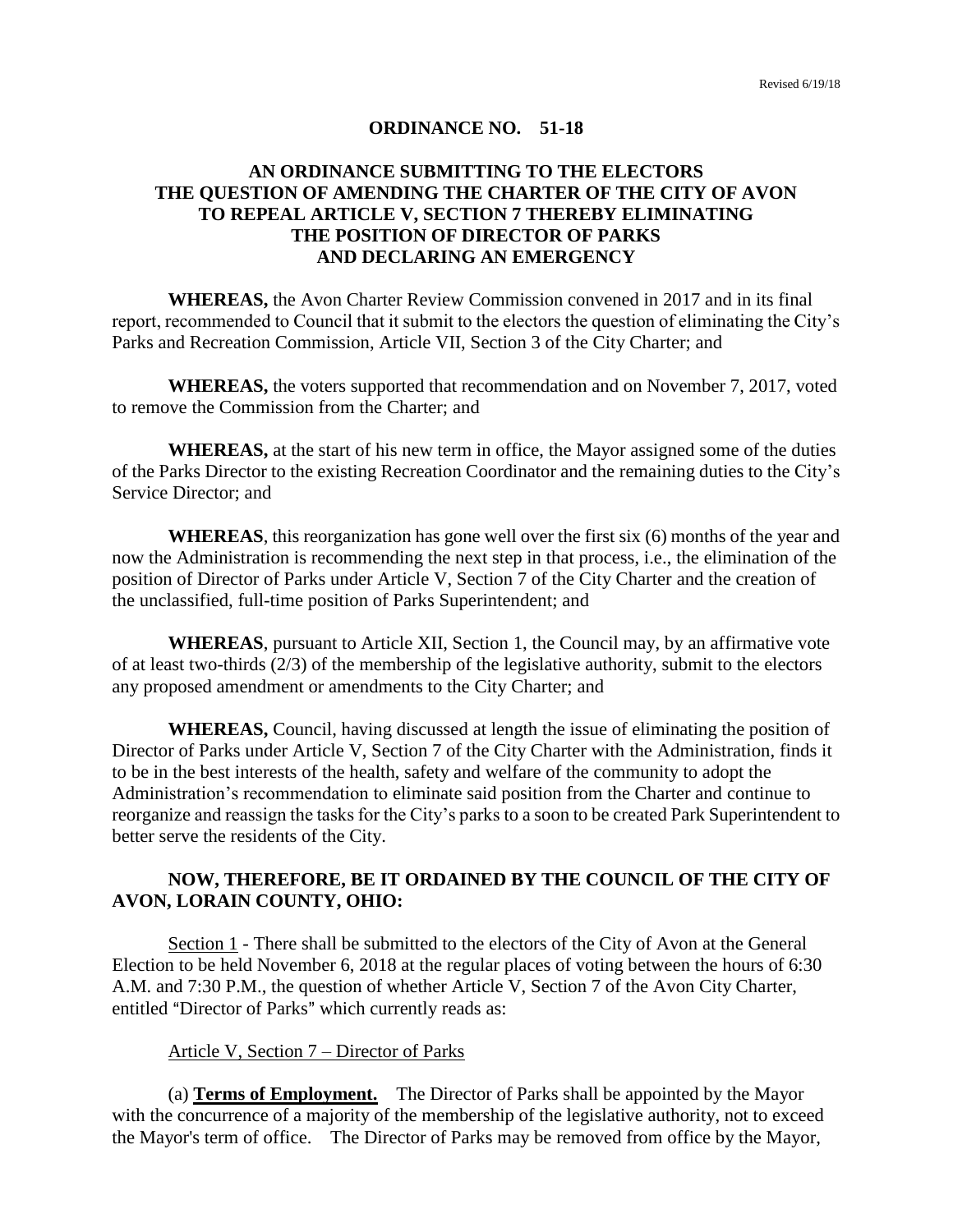Ordinance No. 51-18 (Con't) Revised 6/19/18

but such removal shall not take place without the concurrence of two-thirds (2/3) of the membership of the legislative authority. Council shall provide, by ordinance, for the salary and benefits of the position of the Director of Parks. Council shall have no authority to reduce the salary and benefits of the Director of Parks, during the term of the appointment.

(b) **Duties**. The Director of Parks shall have charge of all of the City's parks and park lands, of facilities, buildings and structures located thereon, of underground works and improvements therein, of improvements made to all of them, and of all engineering and inspections associated therewith. The Director of Parks shall be charged with the construction, improvement, repair, management and maintenance of all park lands, and facilities, buildings and structures located thereon, and all underground works and improvements therein. The Director of Parks shall have charge of the making and preservation of all surveys, maps, plans, drawings and estimates for public works relating to the City's parks and park lands, and facilities, buildings and structures located thereon, and all underground works and improvements therein. The Director of Parks shall have the right to make reasonable requests for aid and support from the City's Director of Public Service and the City's Service Department, and such aid and support shall not be unreasonably withheld. The Director of Parks shall report to the Council and the Mayor as directed by the Mayor, shall attend and report to the Parks and Recreation Commission at each of its regular meetings. The Director of Parks shall perform such other duties, consistent with this office, as may be required by this Charter or as directed by the Mayor. (Enacted 11-3-98; Amended 11-4-03)

#### **SHOULD BE AMENDED TO READ AS FOLLOWS:**

Article V, Section 7 – Director of Parks.

#### **REPEALED.**

(Article V, Section 7, entitled "Director of Parks" shall be removed from the Charter and any references to this section elsewhere in the Charter are deemed null and void and are to be stricken.)

Section 2 - The ballots for said election shall, at the top thereof, be entitled "Proposed Avon Charter Amendment" and the question to be submitted on said ballot shall be in a form as set forth in Exhibit "A".

Section 3 - That it is found and determined that all formal actions of this Council concerning and relating to the passage of this Ordinance were adopted in an open meeting of this Council, and that all deliberations of this Council and of any of its committees that resulted in such formal actions were in meetings open to the public, in compliance with all legal requirements, including Section 121.22 of the Ohio Revised Code.

Section 4 - That this Ordinance is hereby declared to be an emergency measure necessary for the preservation of the public peace, health, safety and welfare of the citizens of the City of Avon, the immediate emergency being the necessity of Council to submit the proposed Charter Amendment to the electors of the City of Avon; therefore, this Ordinance shall be in full force and effect immediately upon its passage and approval by the Mayor.

2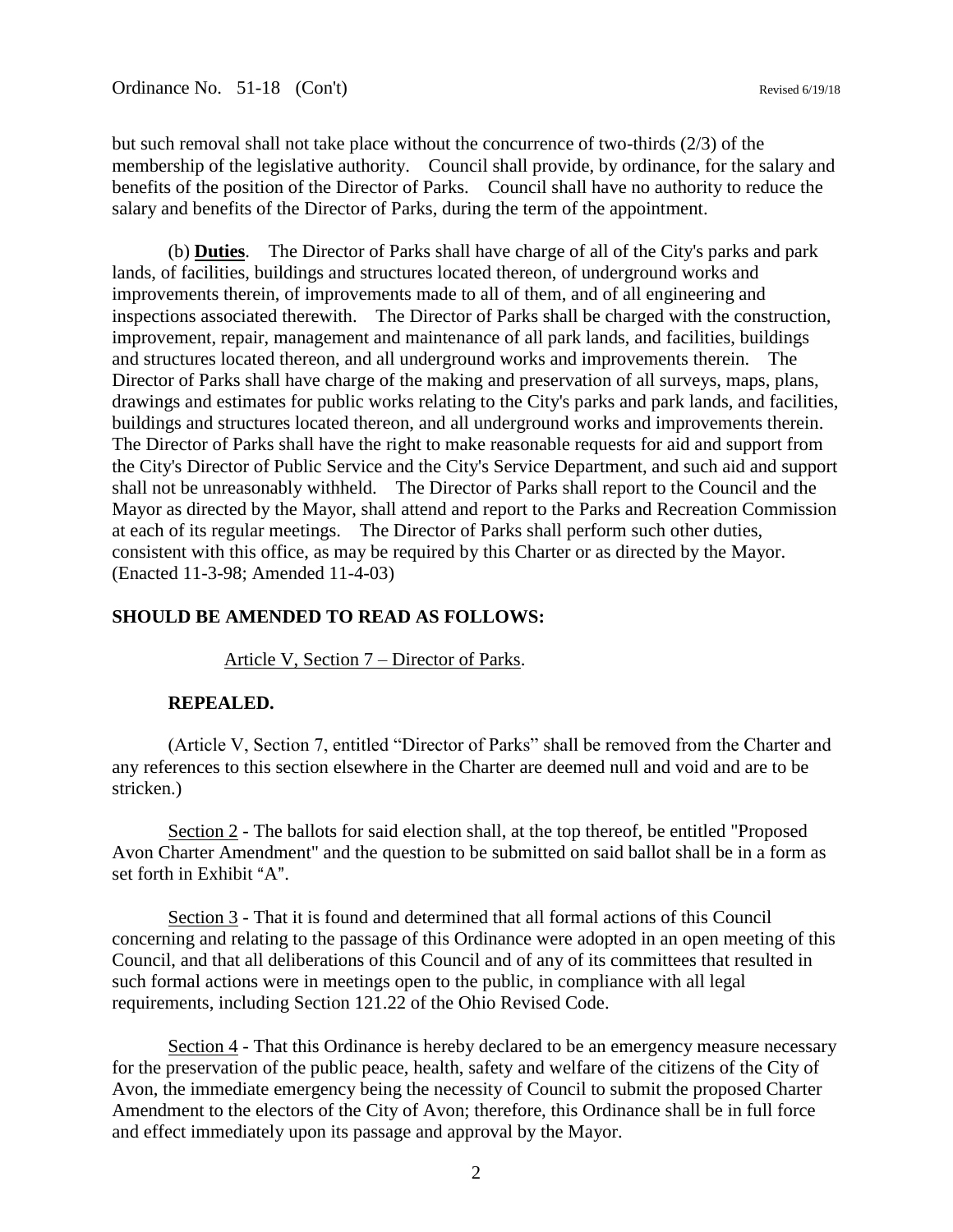Ordinance No. 51-18 (Con't) Revised 6/19/18

By:

Craig Witherspoon, Council President

DATE APPROVED BY THE MAYOR

Bryan K. Jensen, Mayor

APPROVED AS TO FORM:

John A. Gasior, Law Director

ATTEST:

 $\overline{a}$ 

 $\overline{a}$ 

Barbara Brooks Clerk of Council

POSTED:

 In Five Places as Provided by Council

Prepared by: John A. Gasior, Esq. Law Director